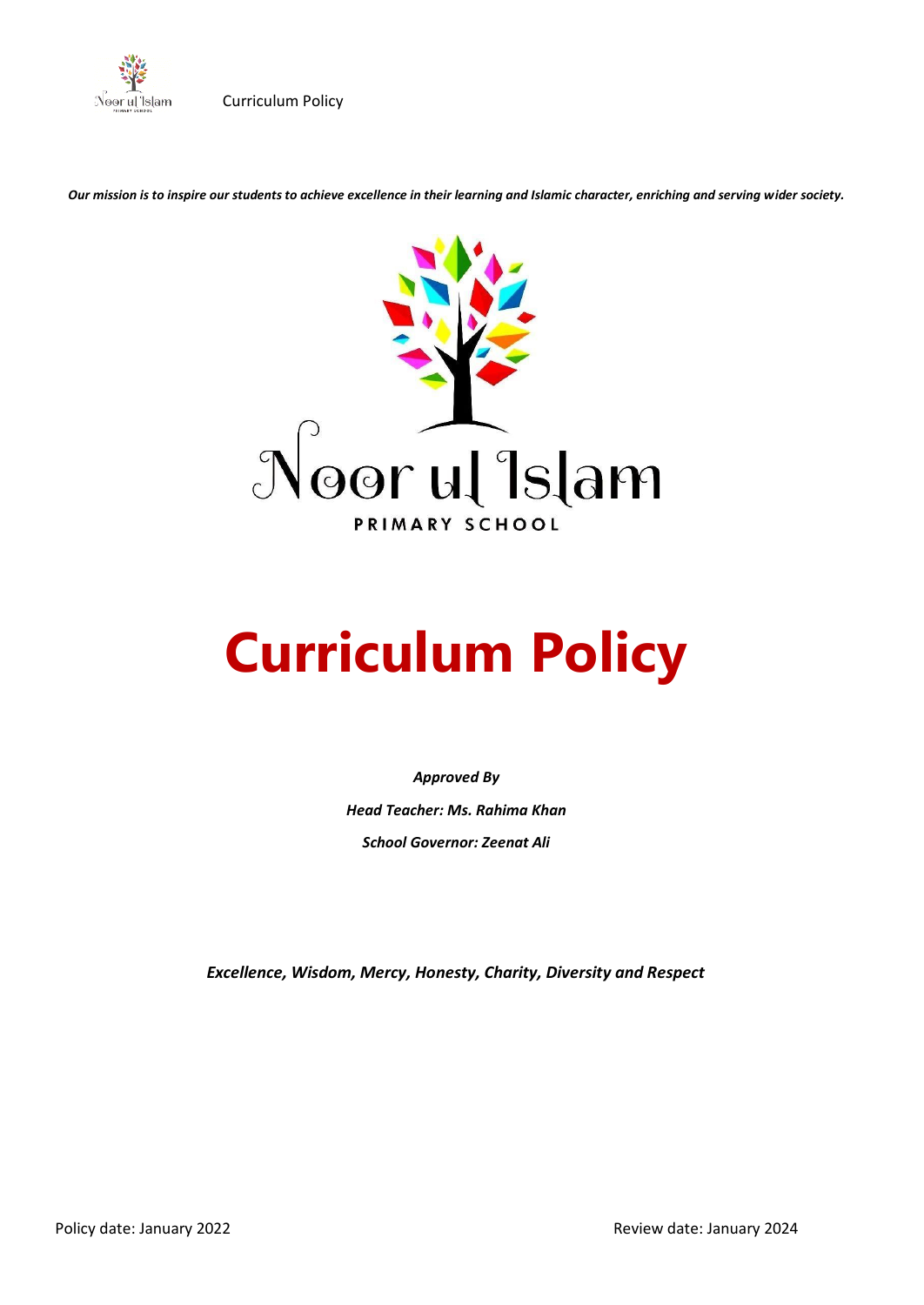

# **Curriculum Policy**

# **1 Introduction**

**1.1** The curriculum is all the planned activities that we organise in order to promote learning and personal growth and development. It includes not only the formal requirements of the National Curriculum, but also the range of extra-curricular activities that the school organises in order to enrich the experience of the children. It also includes the 'hidden curriculum', or what the children learn from the way they are treated and expected to behave. We aim to teach children how to grow into positive, responsible people, who can work and co-operate with others while developing knowledge and skills, so that they achieve their true potential.

# **2 Values**

**2.1** Noor ul Islam Primary School's curriculum is underpinned by the values that we hold dear at our school. The curriculum is the means by which the school achieves its objective of educating children in the knowledge, skills and understanding that they need in order to lead fulfilling lives.

**2.2** Our school curriculum reflects fundamental British values as specified by the DfE namely;

- (a) **Democracy: Respect for democracy and support for participation in the democratic process**
- (b) **The rule of law: Respect for the basis on which the law is made and applies in England**
- (c) **Individual liberty: Support and respect for the liberties of all within the law**
- (d) **Mutual respect and tolerance: Support for equality of opportunity for all and respect and tolerance of different faiths and religious and other beliefs** 
	- We value the way in which all children are unique, and our curriculum promotes respect for the views of each individual child, as well as for people of all cultures. We value the spiritual and moral development of each person, as well as their intellectual and physical growth.
	- We value the importance of each person in our community. We organise our curriculum so that we promote co-operation and understanding between all members of our community.
	- We value the rights enjoyed by each person in our society. We respect each child in our school for who they are, and we treat them with fairness and honesty. We aim to enable each person to be successful, and we provide equal opportunities for all the children in our school.
	- We value our environment, and we aim, through our curriculum, to teach respect for our world, and how we should care for it for future generations, as well as our own.
	- We value freedom, mutual respect and tolerance.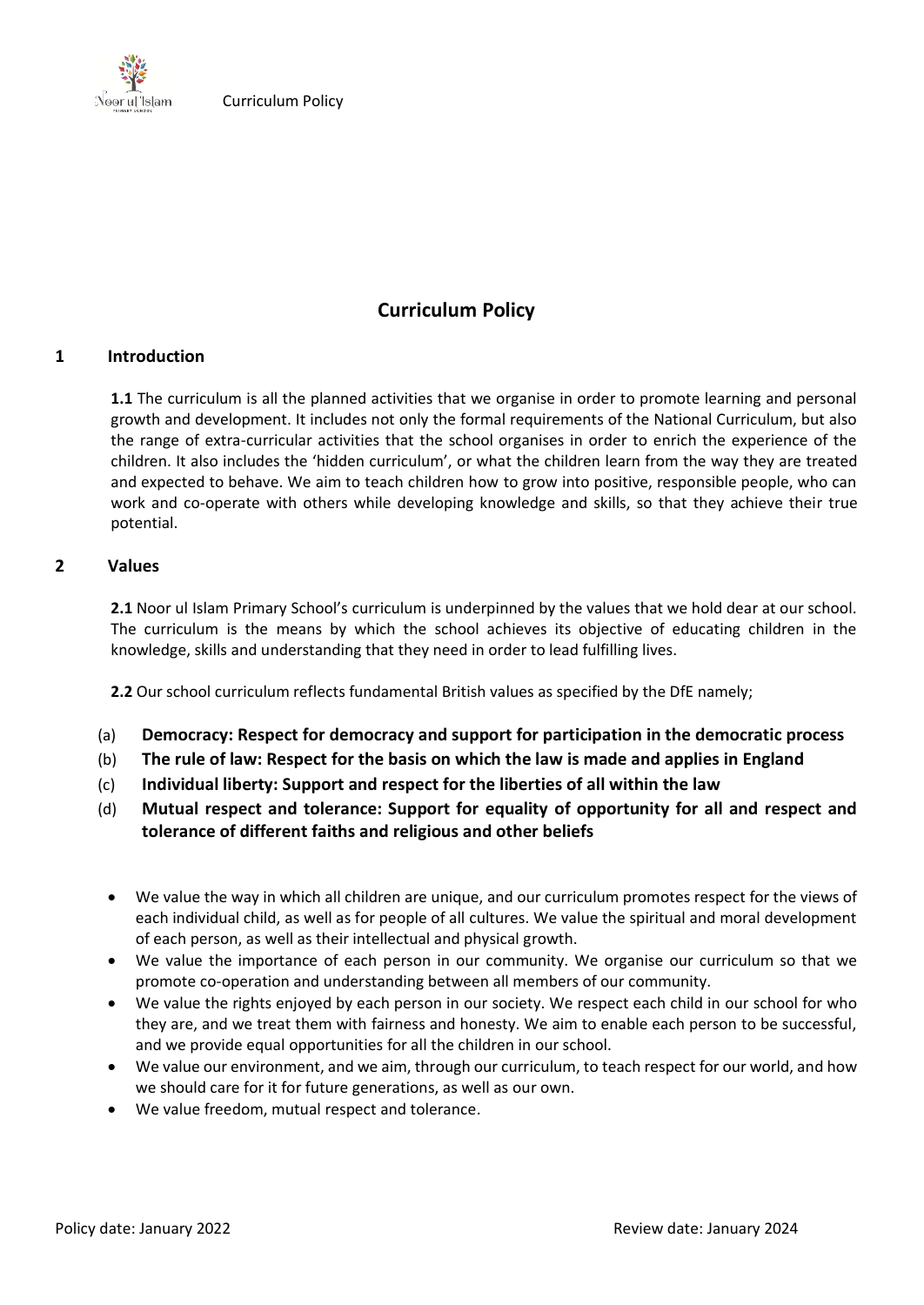

# **3 Aims and objectives**

**3.1** The aims of our school curriculum are:

- to enable all children to learn and develop their skills to the best of their ability;
- to promote a positive attitude towards learning, so that children enjoy coming to school, and acquire a solid basis for lifelong learning;
- to teach children the basic skills of literacy, numeracy and information technology (IT);
- to enable children to be creative and to develop their own thinking;
- to teach children about their developing world, including how their environment and society have changed over time;
- to enable children to be positive citizens in society;
- to fulfil requirements of the National Curriculum
- to teach children to have an awareness of their own spiritual development, and to understand right from wrong;
- to help children understand the importance of truth and fairness, so that they grow up committed to equal opportunities for all;
- to enable children to have respect for themselves and high self-esteem, and to be able to live and work co-operatively with others.

# **4 Organisation and planning**

**4.1** We plan our curriculum in three phases. We agree a long-term plan for each key stage. This indicates what topics are to be taught in each term, and to which groups of children. We review our long-term plan on an annual basis.

**4.2** With our medium-term plans, we give clear guidance on the objectives and teaching strategies that we use when teaching each topic. We use the renewed Frameworks for both English and Maths as a basis for teaching these core subjects. We use the national schemes of work for much of our medium-term planning in the foundation subjects.

**4.3** Our short-term plans are those that our teachers write on a short-term basis. We use these to set out the learning objectives for each session, and to identify what resources and activities we are going to use in the lesson.

**4.4** We plan the curriculum carefully, so that there is coherence and full coverage of all aspects of the National Curriculum and early learning goals and there is planned progression in all curriculum areas.

**4.5** At Key Stage 2 the curriculum at our school places a greater emphasis on the core and foundation subjects than it does at Key Stage 1. This means that, for example, a child may concentrate in one term on a history topic, switching to a greater emphasis on geography in the next term. Over the three terms of the academic year, each child has the opportunity to experience the full range of National Curriculum subjects.

**4.6** In the planning of the activities we have set guidelines for the length of all taught subjects. The following serves only as a guide for lesson duration for the whole school, although the aim is to cover the subject as fully as possible in order to achieve set goals. The approximate length of subjects on a weekly basis are as follows:

• Literacy = 5 hours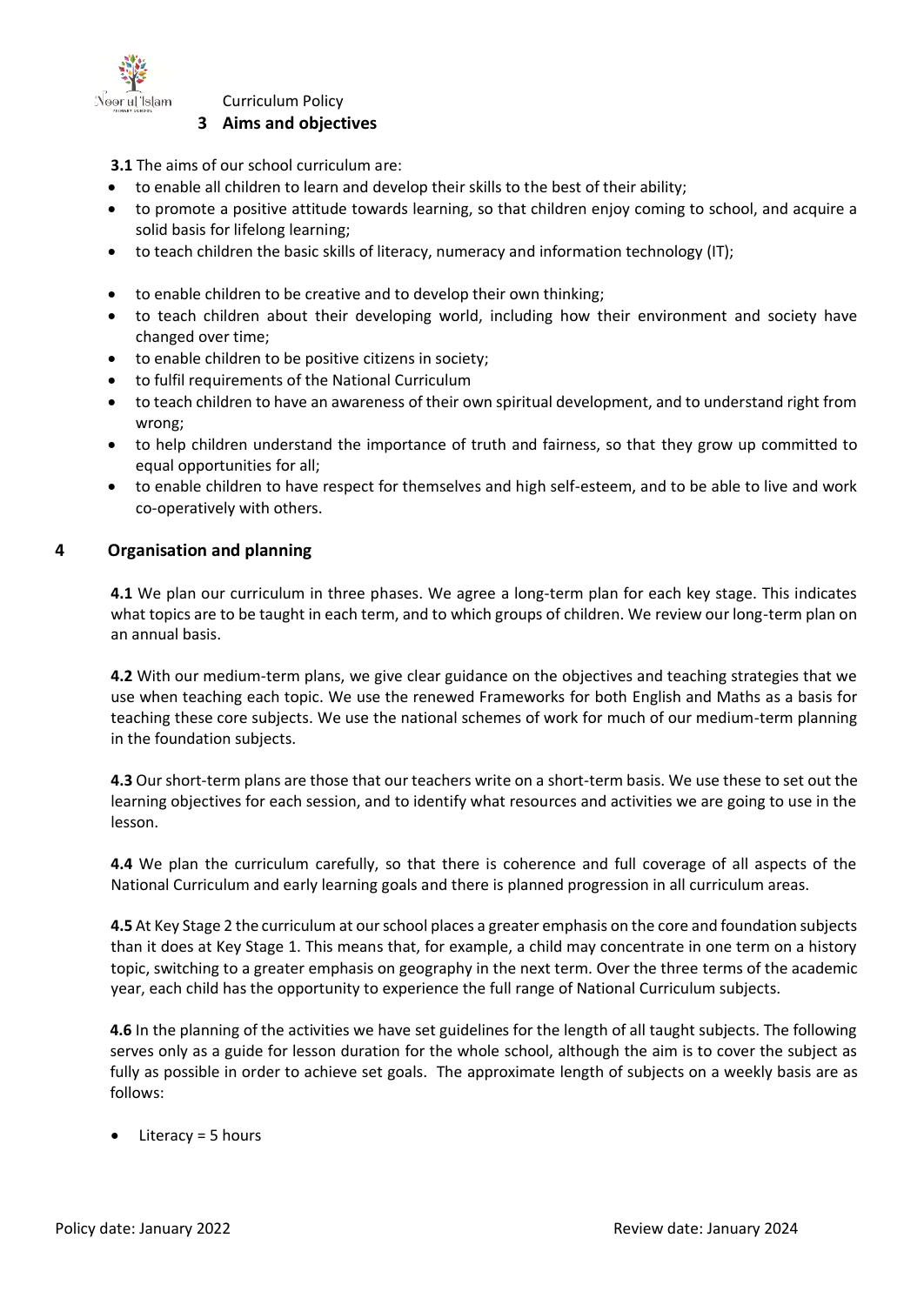

- Numeracy = 5 hours
- Islamic studies (Arabic, Quran reading/memorisation, Adhkaar and Tarbiyah) = 5.5 hours
- Science = 2 hours
- $PF = 1$  hour
- Geography & History = 1 hour
- Art & Creative Performing Arts = 1 hour
- PSHE (Personal, Social and Health Education (which includes Religious Education, Sex and Relationship Education, Citizenship) + SEAL (Social, Emotional Aspects of Learning) = 1 hour
- Computing & Design Technology = 1 hour
- Guided reading/Spelling, Punctuation and Grammar (SPAG) = 2 hours 30 minutes
- Assembly = 30 45 minutes
- $\bullet$  Golden time = 1 hour

#### **Total time spent: 27.5 - 28 hours per week**

These times are flexible especially due to prayer times in winter, affecting KS2. Year 6 also has flexibility in the timetable from the spring term on as pupils prepare for the SATs.

**4.7** Where possible and appropriate, we make cross-curricular links between different subjects. For example, Art with Literacy or Science with Numeracy.

**4.8** Guided reading and phonics sessions are incorporated into our curriculum.

**4.9** In our school, we give great emphasis and importance to Islamic Studies. We also aim to highlight the cross curricular links between Islamic Studies and the National Curriculum where possible in order to promote our ethos and uphold the shared values of all the Abrahamic faiths.

#### **5 Children with special needs**

**5.1** The curriculum in our school is designed to provide access and opportunity for all children who attend the school. This includes making all reasonable adjustments so that all pupils can access the curriculum.

**5.2** If a child has a specific learning need, our school does all it practically can do to meet these individual needs. We comply with the requirements set out in the revised SEND guidance from 2014 and have prepared our SEND local offer which is available to all parents via our website. If a child displays signs of having specific needs, his/her teacher makes an assessment of this need. In most instances the teacher is able to provide resources and educational opportunities which meet the child's needs within the normal class organisation. If a child's need is more severe, we will consider the need for the child to received support from external agencies. Please refer to our SEND policy and SEND local offer for more details.

**5.3** The school provides an Individual Educational Plan (IEP) for each of the children who are on the special needs register. This sets out the nature of the special need, and outlines how the schools will aim to address